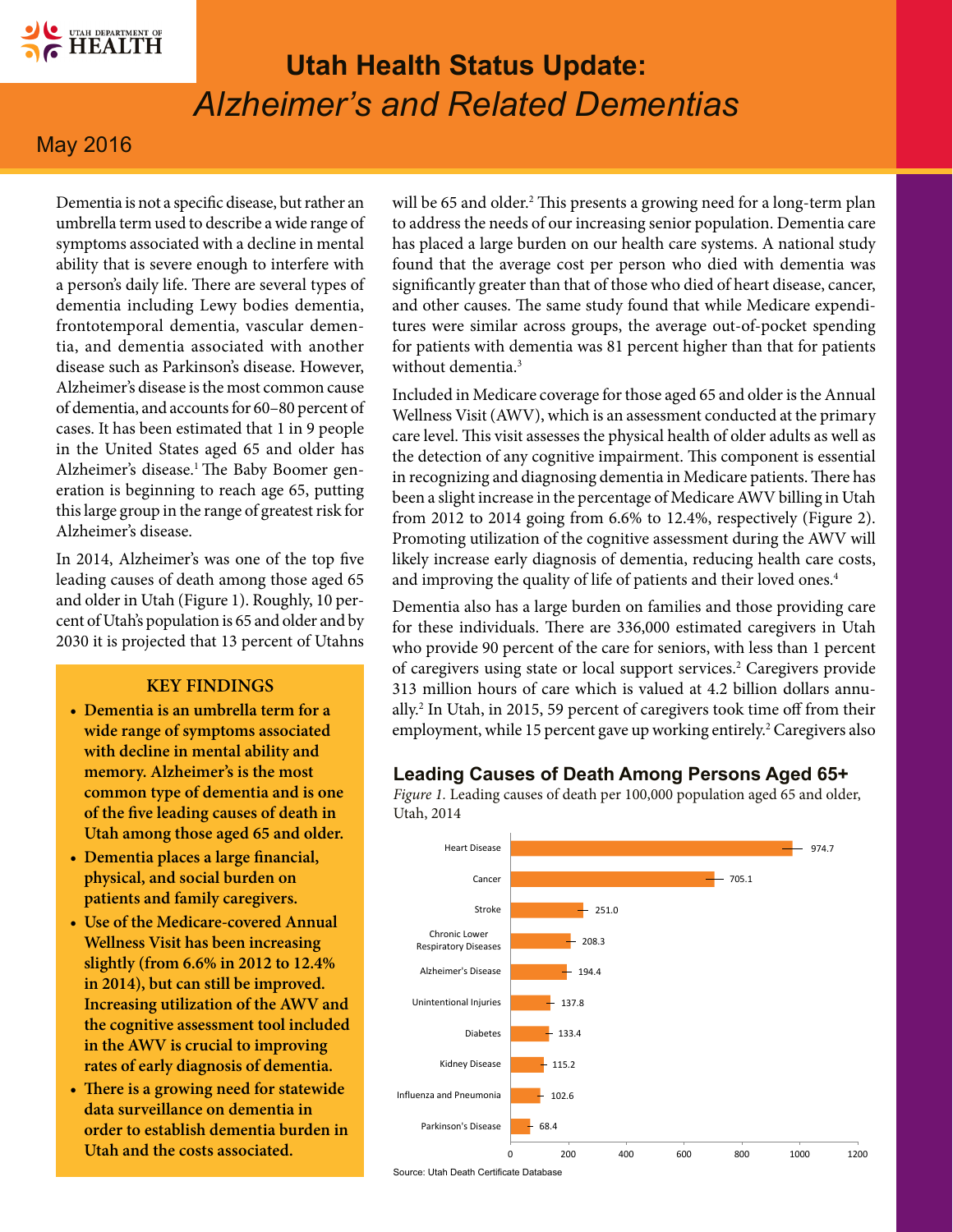have poorer physical health. Up to 35 percent of caregivers report their own health as fair or poor and are more likely to experience heart disease, stroke, sleep problems, and hypertension. Another study found that up to 50 percent of caregivers meet the diagnostic criteria for major depression.2

At this time, there is no system in place to collect statewide morbidity data on Alzheimer's and dementia. We need to be able to identify gaps in resources and improve services available to those with dementia. Collecting and utilizing accurate prevalence data helps guide funding efforts. Without reliable data on dementia, we are unaware of burden within the state and where best to allocate funding to be most cost-effective in efforts to deal with the increasing need for services and resources for those with dementia and their families.

There is no long-term strategic plan to care for the growing population of seniors in Utah. In 2012, the Utah Legislature passed a bill to implement "Utah's State Plan for Alzheimer's and Related Dementias." For more information, see the [Breaking News](#page-2-0) article.

#### **References**

- *1. 2016 Alzheimer's Disease Facts and Figures* (4th ed., Vol. 12, pp. 1–21) Alzheimer's Association.
- 2. Proctor, M. (2015). *Taking Care of Our Seniors, An Assessment of Utah's Aging Services* (pp. 1–15, Rep. No. 733). Utah Foundation.
- 3. Kelley, A. S., McGarry, K., Gorges, R., & Skinner, J. S. (2015). The Burden of Health Care Costs for Patients With Dementia in the Last 5 Years of Life. *Annals of Internal Medicine*, 163, 729–736.
- 4. Alzheimer's Association. "Early Detection, Diagnosis & Care Management For People With Dementia May Reduce Healthcare Costs". *alz. org|blog*. 2010. [http://blog.alz.org/early-detec](http://blog.alz.org/early-detection-diagnosis-care-management-for-people-with-dementia-may-reduce-healthcare-costs/)[tion-diagnosis-care-management-for-people](http://blog.alz.org/early-detection-diagnosis-care-management-for-people-with-dementia-may-reduce-healthcare-costs/)[with-dementia-may-reduce-healthcare-costs/](http://blog.alz.org/early-detection-diagnosis-care-management-for-people-with-dementia-may-reduce-healthcare-costs/).

#### **Medicare Annual Wellness Visits**

*Figure 2.* Estimated rate of subsequent annual wellness visits among Medicare patients by year, Utah, 2012–2015



Based on Medicare fee-for-service (FFS) claims only. Numerator includes number of FFS Medicare claims for Annual Wellness Visit, subsequent (G0439) in the calendar year. Denominator includes beneficiaries with 12 months of Part B enrollment and 6 months or less of Medicare HMO enrollment for the calendar year. Beneficiaries were counted who were alive as of the last day of the calendar year.

Data provided by HealthInsight, the Medicare Quality Innovation Network – Quality Improvement Organization for Nevada, New Mexico, Oregon, and Utah.

For additional information about this topic, contact Lynn Meinor, Alzheimer's State Plan Specialist, Utah Department of Health, (801) 538-6198, email: *Imeinor@utah.gov* or the Office of Public Health Assessment, Utah Department of Health, (801) 538-9191, email: [chdata@utah.gov](mailto:chdata%40utah.gov?subject=).

#### **UDOH ANNOUNCEMENT:**

The Division of Family Health and Preparedness has been developing the Direct Access Clearance System (DACS). DACS was developed to automate the background clearances of various health care provider's employees. The DACS system is a tool to help protect the most vulnerable of Utah's population. The providers using the system include Nursing Homes, Assisted Living, Home Health, Hospice providers and various other providers.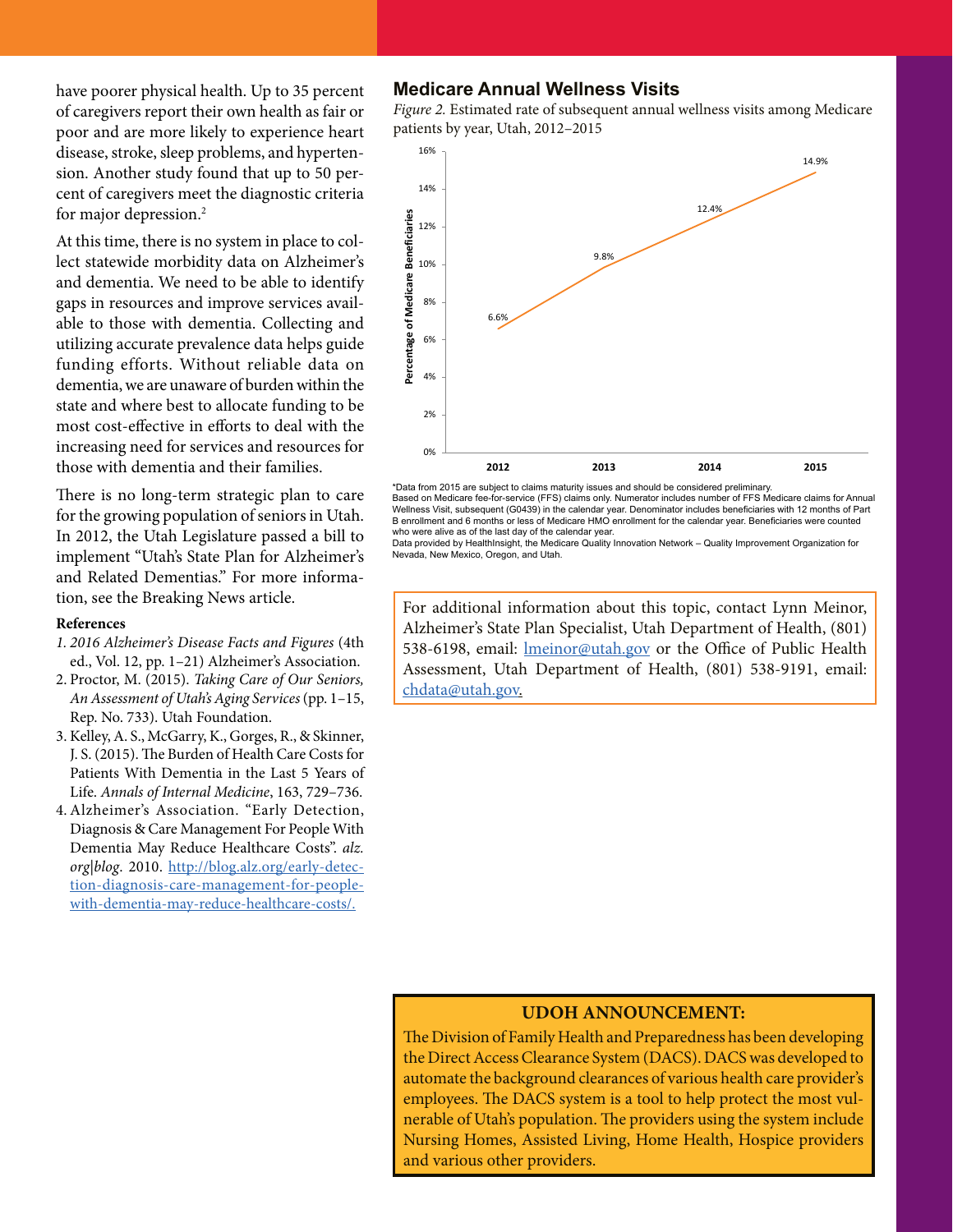## <span id="page-2-0"></span>**Breaking News, May 2016**

#### **Implementing Utah's State Plan for Alzheimer's and Related Dementias**

In 2012, the Utah Legislature passed a bill to implement "Utah's State Plan for Alzheimer's and Related Dementias." This plan aims to improve the quality of care for individuals with dementing disease through sustaining, expanding, and disseminating expertise in dementias in Utah. This plan provided a blueprint for unified action through coordinated public-private partnerships. The Utah Department of Health (UDOH) has been charged with the responsibility to serve as the lead agency to address this growing public health issue. UDOH began receiving funding for the State Plan on July 1, 2015. A Coordinating Council was established which includes stakeholders from non-profit organizations, local county aging health services, and the medical community. The council is comprised of five workgroups. Each of the five workgroups focus on a goal in the State Plan: a dementia aware Utah, health and dignity for all with dementia, supported and empowered caregivers, dementia competent workforce, and expanded research in Utah. This will provide a unified and coordinated approach in addressing the growing impact of Alzheimer's and Related Dementias in Utah. The Coordinating Council Co-Chairs are Lynn Meinor, Alzheimer's State Plan Specialist, UDOH and Ronnie Daniel, Executive Director of the Alzheimer's Assocation. For additional information, please contact Lynn Meinor, *Imeinor@utah.gov.* 

## **Community Health Indicators Spotlight, May 2016**

#### **Domestic Violence During Pregnancy**

Women with histories of intimate partner violence (IPV) during pregnancy are at greater risk of adverse neonatal outcomes as well as depression and poor mental health through the first year postpartum. This is an important public health concern because postpartum depression (PPD) is associated with parenting difficulties and emotional, behavioral, and cognitive deficits in young children.<sup>1</sup>

To understand how IPV is associated with maternal experiences in Utah, the Pregnancy Risk Assessment Monitoring System (PRAMS) survey asks the question: *During your recent pregnancy, did your husband or partner push, hit, slap, kick, choke, or physically hurt you in any other way?* Data collected during 2012 and 2013, showed 1.4% of respondents (approximately 1,396 women) said they had been physically abused during pregnancy. Studies show the actual number may be much higher but that women may be reluctant to report IPV on the survey.<sup>2</sup> To assess postpartum depressive symptoms among respondents, the PRAMS survey uses questions adapted from the American Psychological Association's Public Health Questionnaire (PHQ-2). As shown in the accompanying figure, the percentage of women with postpartum depressive symptoms is significantly higher among women who reported IPV during pregnancy (40.1% vs. 11.5%, respectively).





While IPV during pregnancy has serious consequences, it is often undetected during prenatal visits.<sup>3</sup> Almost 70% of women responding to the PRAMS survey said their prenatal care provider did not ask about intimate partner physical abuse. The American Academy of Pediatrics recommends screening during the first prenatal visit, at least once per trimester, and at the postpartum checkup. The Utah Department of Health/Utah Domestic Violence Coalition provides a domestic violence screening tool for health care providers: "Clinical Guidelines for Assessment and Referral for Victims of Domestic Violence" which can be found at:<www.health.utah.gov/vipp/pdf/DomesticViolence/HmHlthTrngMnl.pdf>.

1. Valentine JM (2011) Recent Intimate Partner Violence as a Prenatal Predictor of Maternal Depression in the First Year Postpartum Among Latinas. *Arch Womens Ment Health* 14:135–143.

2. Bailey, BA (2010) Partner Violence During Pregnancy: Prevalence, Effects, Screening, and Management. *International Journal of Women's Health* 2:183–197. 3. Place, JM (2014) Detecting Intimate Partner Violence and Postpartum Depression. *Journal of Global Health*.